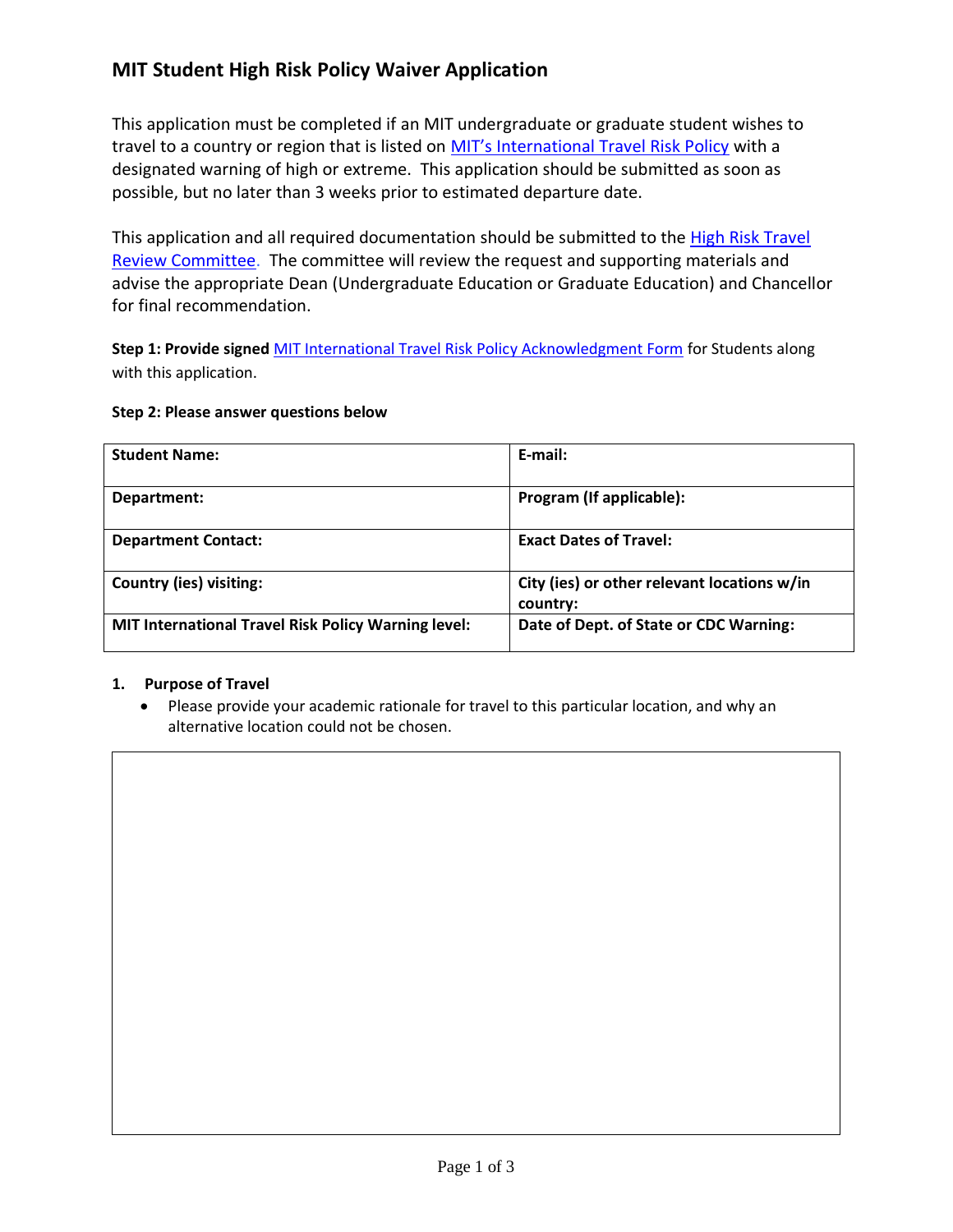# **MIT Student High Risk Policy Waiver Application**

### **2. Itinerary Details**

Please provide specific details of your trip including:

- What region(s) of the country will you be traveling? (Please include a map depicting the area.)
- What is your level of familiarity with this location and culture? If there has been recent unrest in the country please indicate how far that region is from where you are staying.
- Who and what are your local resources and hosts/sponsors in country?
- Identify the modes of transportation to be used.
- Accommodations: provide the specific location address or anything of particular importance. (I.e. – my hotel is across the street from the US Embassy). Also identify if your hotel provides any type of security measures?

#### **Step 3: Review Security and Medical Information for chosen country**

Please review the health, safety, and security information and advice provided for the country you are traveling to by using the [U.S. Department of State](http://www.travel.state.gov/travel/travel_1744.html) and [ISOS](https://www.internationalsos.com/MasterPortal/default.aspx?membnum=11BSGC000066) websites. Please provide a printout of this information with this application. At your request, the MIT International Safety and Security Program Manage[r Todd Holmes](mailto:tholmes@mit.edu) can provide support as well as set up a call with an ISOS security expert if you have any questions.

#### **Step 4: Provide Letter of Support from Sponsoring Faculty Member, Department Head, and Dean of your School**

Please have your sponsored faculty member, department head, and dean of your school provide a letter or email supporting your decision to travel to chosen country.